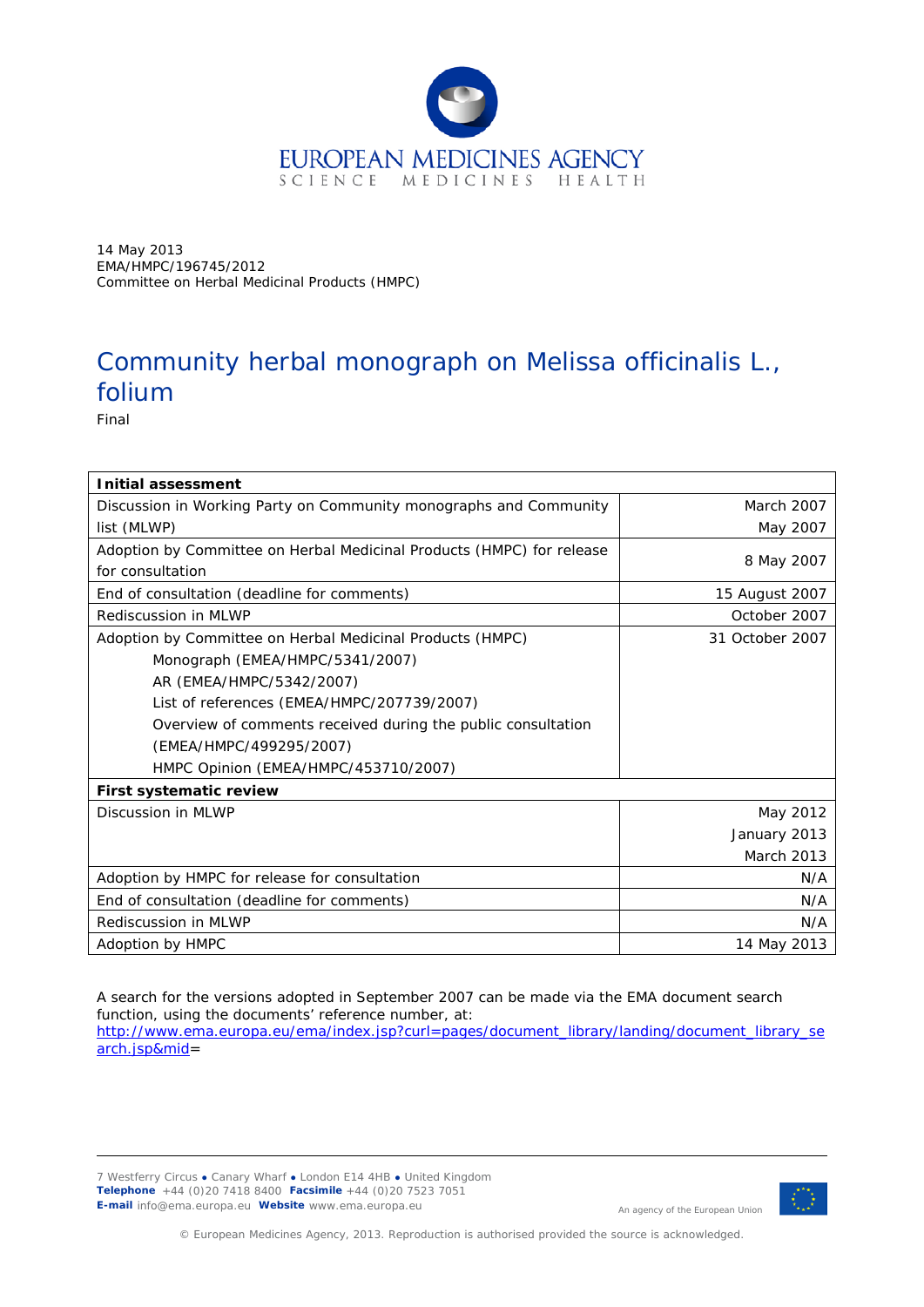| Keywords | Herbal medicinal products; HMPC; Community herbal monographs; traditional |
|----------|---------------------------------------------------------------------------|
|          | use; Melissa officinalis L., folium; Melissae folium; Melissa leaf        |

| BG (bălgarski): Маточина, лист      | LT (lietuvių kalba): Melisų lapai      |
|-------------------------------------|----------------------------------------|
| CS (čeština): meduňková nať         | LV (latviešu valoda): Melisas lapas    |
| DA (dansk): Citronmelisseblad       | MT (malti): Werga tal-Buriha / Melissa |
| DE (Deutsch): Melissenblätter       | NL (nederlands): Citroenmelisse        |
| EL (elliniká): φύλλο μελίσσης       | PL (polski): Liść melisy               |
| EN (English): Melissa leaf          | PT (português): Melissa, folha         |
| ES (espanol): Melisa, hoja de       | RO (română): frunză de roiniță         |
| ET (eesti keel): melissileht        | SK (slovenčina): Medovkový list        |
| FI (suomi): sitruunamelissa, lehti  | SL (slovenščina): list navadne melise  |
| FR (français): Mélisse (feuille de) | SV (svenska): Citronmeliss, blad       |
| HU (magyar): Citromfűlevél          | IS (íslenska):                         |
| IT (italiano): Melissa foglia       | NO (norsk): Sitronmelisseblad          |
|                                     |                                        |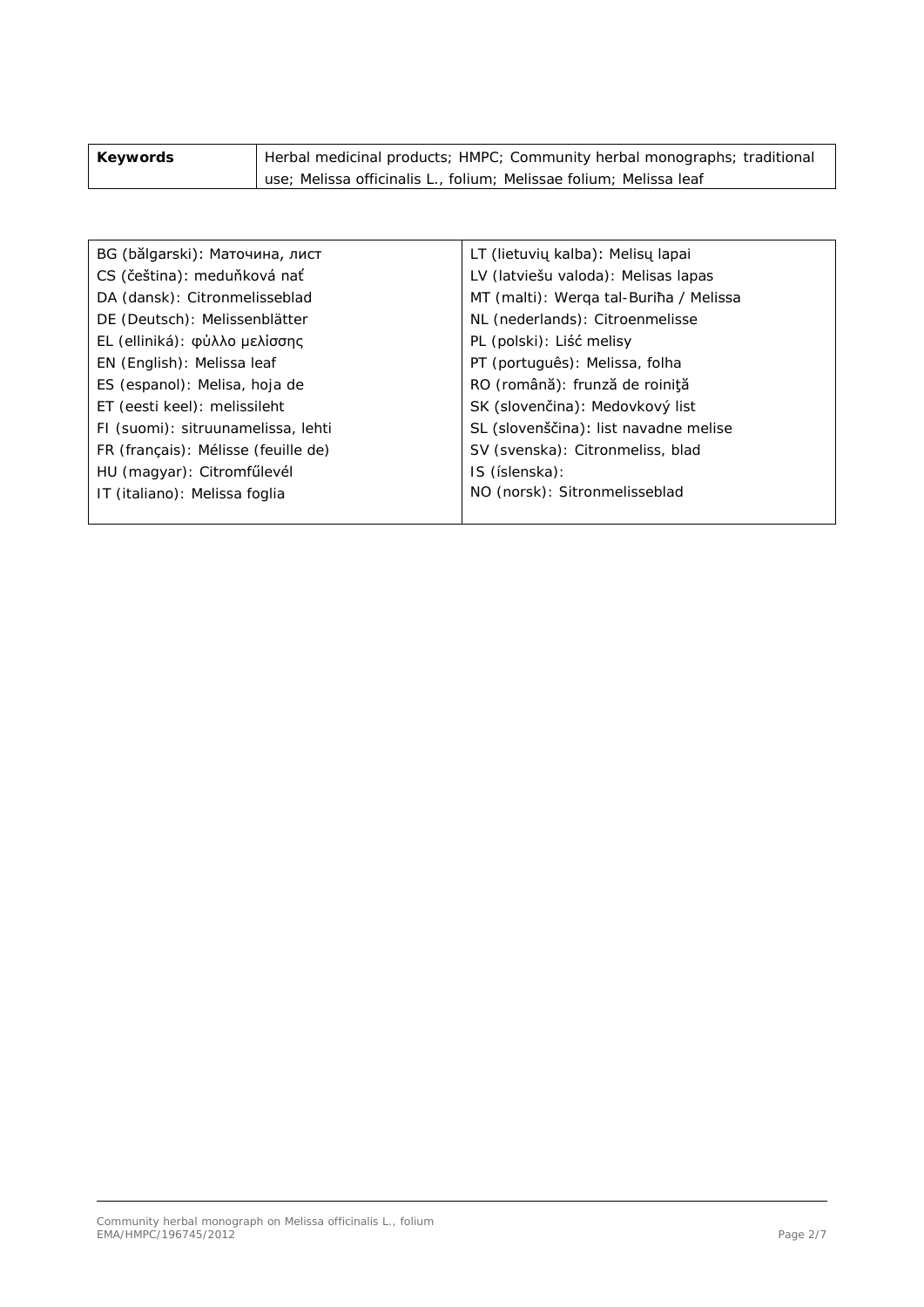## **Community herbal monograph on** *Melissa officinalis* **L., folium**

## **1. Name of the medicinal product**

To be specified for the individual finished product.

# **[2](#page-2-1). Qualitative and quantitative composition**<sup>[1](#page-2-0), 2</sup>

| Well-established use | <b>Traditional use</b>                                                                                                |
|----------------------|-----------------------------------------------------------------------------------------------------------------------|
|                      | With regard to the registration application of<br>Article 16d(1) of Directive 2001/83/EC as<br>amended                |
|                      | Melissa officinalis L., folium (Melissa leaf)                                                                         |
|                      | i) Herbal substance                                                                                                   |
|                      | Not applicable.                                                                                                       |
|                      | ii) Herbal preparations                                                                                               |
|                      | Comminuted herbal substance<br>a)                                                                                     |
|                      | Powdered herbal substance<br>b)                                                                                       |
|                      | Liquid extract (DER 1:1), extraction<br>C)<br>solvent ethanol 45-53% V/V                                              |
|                      | Tincture (ratio of herbal substance to<br>d)<br>extraction solvent 1:5), extraction solvent<br>ethanol 45-53% V/V     |
|                      | Dried water or ethanol (45-53% V/V) extracts<br>e)<br>corresponding to the tea, liquid extract and<br>tincture above. |

### **3. Pharmaceutical form**

| Well-established use | <b>Traditional use</b>                                                                           |
|----------------------|--------------------------------------------------------------------------------------------------|
|                      | Comminuted herbal substance as herbal tea for<br>oral use.                                       |
|                      | Herbal preparations in solid or liquid dosage forms<br>for oral use.                             |
|                      | The pharmaceutical form should be described by<br>the European Pharmacopoeia full standard term. |

<span id="page-2-0"></span><sup>&</sup>lt;sup>1</sup> The material complies with the Ph. Eur. monograph (ref. 01/2011:1447). ł

<span id="page-2-1"></span> $<sup>2</sup>$  The declaration of the active substance(s) for an individual finished product should be in accordance with relevant herbal</sup> quality guidance.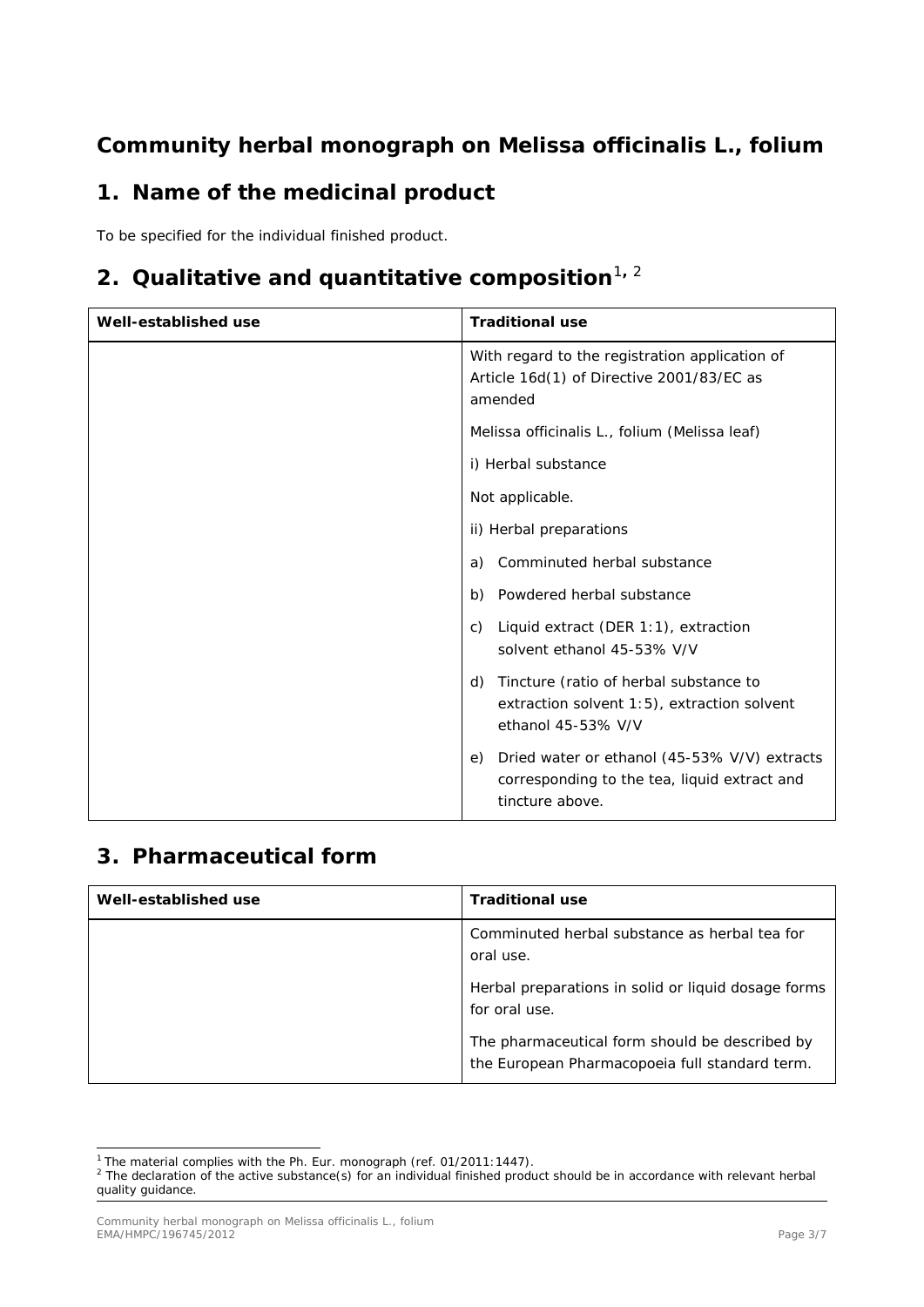## **4. Clinical particulars**

#### *4.1. Therapeutic indications*

| Well-established use | <b>Traditional use</b>                                                                                                                      |
|----------------------|---------------------------------------------------------------------------------------------------------------------------------------------|
|                      | Indication 1)                                                                                                                               |
|                      | Traditional herbal medicinal product for relief of<br>mild symptoms of mental stress and to aid sleep.                                      |
|                      | Indication 2)                                                                                                                               |
|                      | Traditional herbal medicinal product for<br>symptomatic treatment of mild gastrointestinal<br>complaints including bloating and flatulence. |
|                      | The product is a traditional herbal medicinal<br>product for use in specified indications exclusively<br>based upon long-standing use.      |

### *4.2. Posology and method of administration[3](#page-3-0)*

| Well-established use | <b>Traditional use</b>                                                                                                                     |
|----------------------|--------------------------------------------------------------------------------------------------------------------------------------------|
|                      | <b>Posology</b>                                                                                                                            |
|                      | Indications 1) and 2)                                                                                                                      |
|                      | Adolescents over 12 years of age, adults and<br>elderly                                                                                    |
|                      | Single dose                                                                                                                                |
|                      | a) Herbal tea: 1.5-4.5 g of the comminuted herbal<br>substance in 150 ml of boiling water as a herbal<br>infusion, 1-3 times daily.        |
|                      | b) Powdered herbal substance: 0.19-0.55 g,<br>2-3 times daily.                                                                             |
|                      | c) Liquid extract: 2-4 ml, 1-3 times daily.                                                                                                |
|                      | d) Tincture: 2-6 ml, 1-3 times daily.                                                                                                      |
|                      | e) Dried water or ethanol (45-53% V/V) extracts<br>in doses corresponding to the posologies for tea,<br>liquid extract and tincture above. |
|                      | The use in children under 12 years of age is not<br>recommended (see section 4.4. 'Special warnings<br>and precautions for use').          |
|                      | <b>Duration of use</b>                                                                                                                     |
|                      | If the symptoms persist longer than 2 weeks                                                                                                |

<span id="page-3-0"></span><sup>&</sup>lt;sup>3</sup> For guidance on herbal substance/herbal preparation administered as herbal tea or as infusion/decoction/macerate preparation, please refer to the HMPC 'Glossary on herbal teas' (EMA/HMPC/5829/2010 Rev.1). ł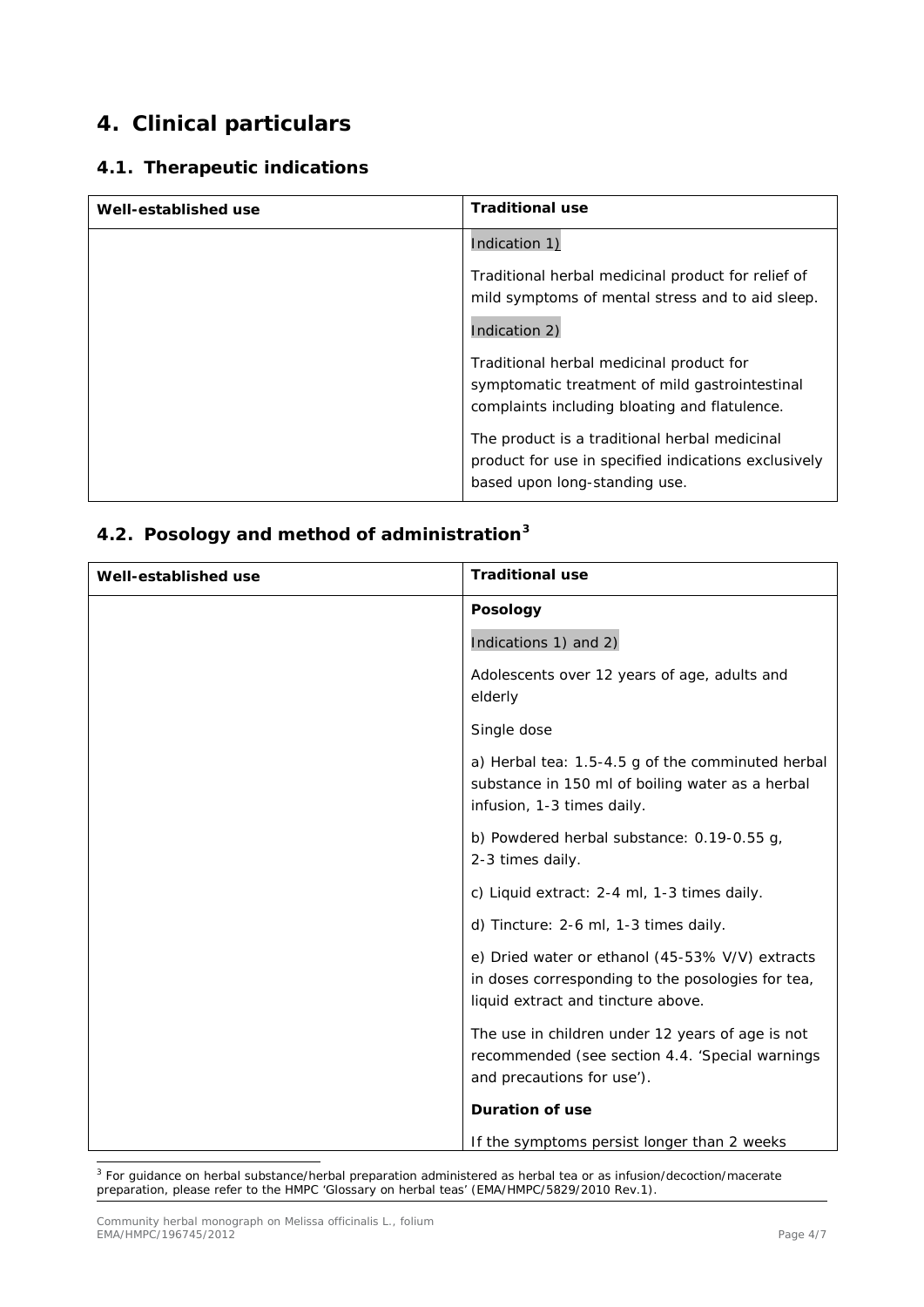| Well-established use | <b>Traditional use</b>                                                                                               |
|----------------------|----------------------------------------------------------------------------------------------------------------------|
|                      | during the use of the medicinal product, a doctor<br>or a qualified health care practitioner should be<br>consulted. |
|                      | Method of administration                                                                                             |
|                      | Oral use.                                                                                                            |

#### *4.3. Contraindications*

| Well-established use | <b>Traditional use</b>                    |
|----------------------|-------------------------------------------|
|                      | Hypersensitivity to the active substance. |

#### *4.4. Special warnings and precautions for use*

| Well-established use | <b>Traditional use</b>                                                                                                                                                                                                                    |
|----------------------|-------------------------------------------------------------------------------------------------------------------------------------------------------------------------------------------------------------------------------------------|
|                      | Indication 1) and 2)                                                                                                                                                                                                                      |
|                      | The use in children under 12 years of age has not<br>been established due to lack of adequate data.                                                                                                                                       |
|                      | If the symptoms worsen during the use of the<br>medicinal product, a doctor or a qualified health<br>care practitioner should be consulted.                                                                                               |
|                      | For tinctures and liquid extracts containing<br>ethanol, the appropriate labelling for ethanol,<br>taken from the 'Guideline on excipients in the<br>label and package leaflet of medicinal products for<br>human use', must be included. |

#### *4.5. Interactions with other medicinal products and other forms of interaction*

| Well-established use | <b>Traditional use</b> |
|----------------------|------------------------|
|                      | No data available.     |

### *4.6. Fertility, pregnancy and lactation*

| Well-established use | <b>Traditional use</b>                                                                                                                                                                                 |
|----------------------|--------------------------------------------------------------------------------------------------------------------------------------------------------------------------------------------------------|
|                      | Safety during pregnancy and lactation has not<br>been established. In the absence of sufficient<br>data, the use during pregnancy and lactation is<br>not recommended.<br>No fertility data available. |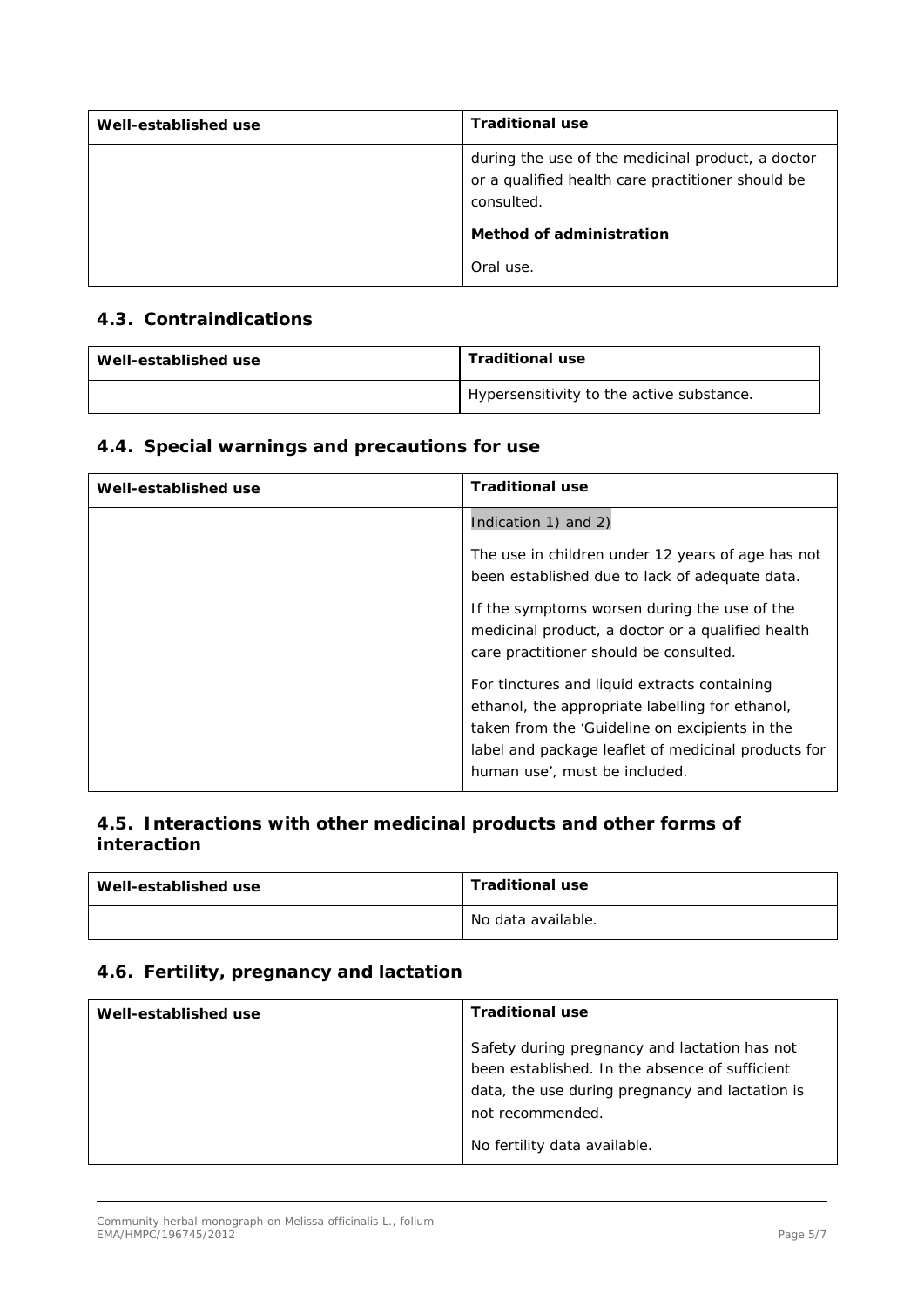### *4.7. Effects on ability to drive and use machines*

| Well-established use | <b>Traditional use</b>                                      |
|----------------------|-------------------------------------------------------------|
|                      | May impair ability to drive and use machines.               |
|                      | Affected patients should not drive or operate<br>machinery. |

#### *4.8. Undesirable effects*

| Well-established use | <b>Traditional use</b>                                                                               |
|----------------------|------------------------------------------------------------------------------------------------------|
|                      | None known.                                                                                          |
|                      | If adverse reactions occur, a doctor or a qualified<br>health care practitioner should be consulted. |

#### *4.9. Overdose*

| Well-established use | <b>Traditional use</b>                 |
|----------------------|----------------------------------------|
|                      | No case of overdose has been reported. |

## **5. Pharmacological properties**

#### *5.1. Pharmacodynamic properties*

| Well-established use | <b>Traditional use</b>                                                              |
|----------------------|-------------------------------------------------------------------------------------|
|                      | Not required as per Article $16c(1)(a)(iii)$ of<br>Directive 2001/83/EC as amended. |

#### *5.2. Pharmacokinetic properties*

| Well-established use | <b>Traditional use</b>                                                            |
|----------------------|-----------------------------------------------------------------------------------|
|                      | Not required as per Article 16c(1)(a)(iii) of<br>Directive 2001/83/EC as amended. |

#### *5.3. Preclinical safety data*

| Well-established use | <b>Traditional use</b>                                                                                                                   |
|----------------------|------------------------------------------------------------------------------------------------------------------------------------------|
|                      | Not required as per Article $16c(1)(a)(iii)$ of<br>Directive 2001/83/EC as amended, unless<br>necessary for the safe use of the product. |
|                      | Data from <i>in vitro</i> and animal studies indicate that                                                                               |
|                      | the water extract of <i>Melissa officinalis</i> L., folium                                                                               |
|                      | may inhibit the activity of thyroid stimulating                                                                                          |
|                      | hormone (TSH). The clinical relevance of these                                                                                           |